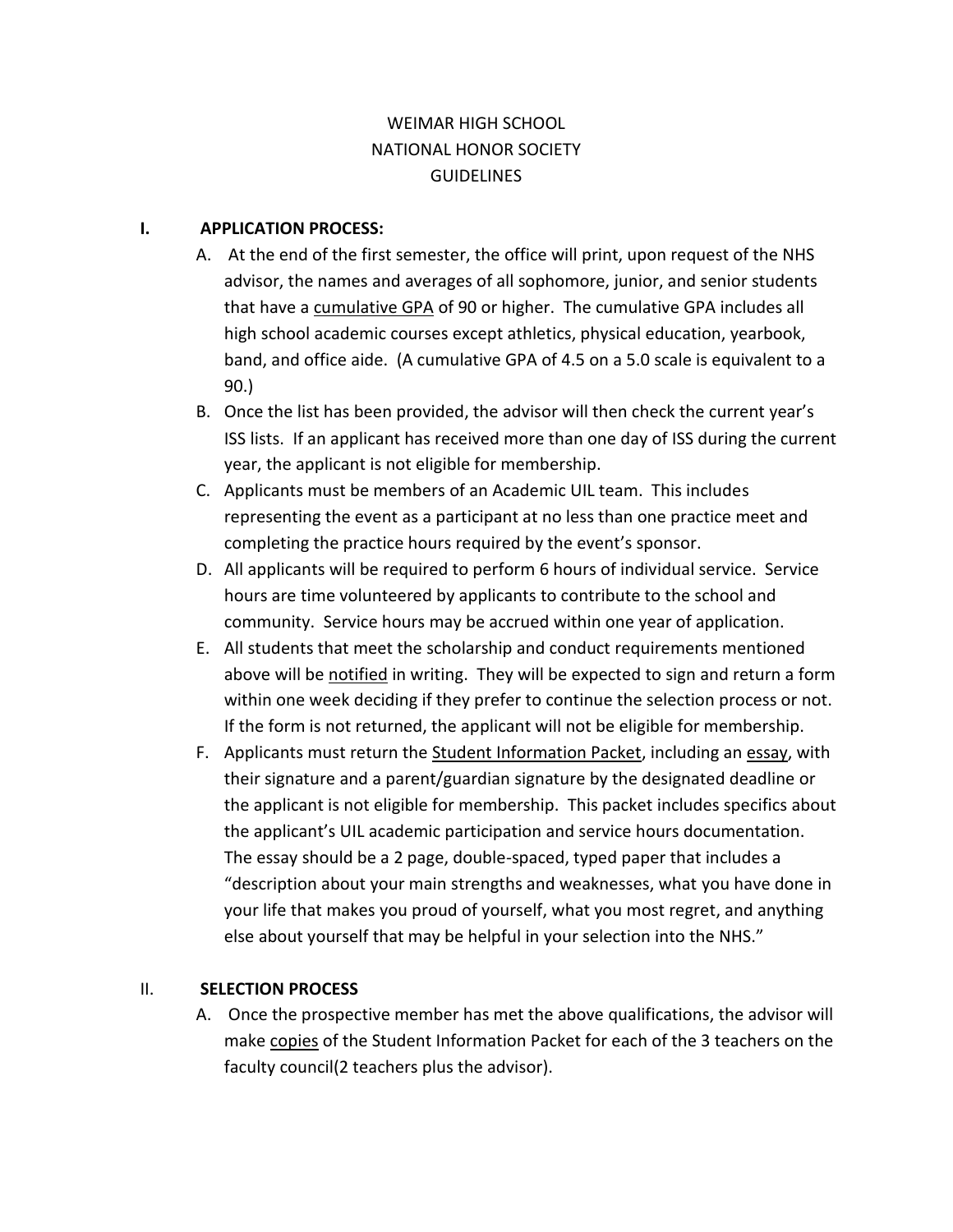- B. After having time to consider the Student Information Packets, the council will have a meeting to discuss each applicant. The council will then take a vote on membership for each student individually. The vote for membership must be a majority vote of the faculty council.
- C. The students selected for membership will be notified and given an invitation to be inducted during a ceremony at the UIL Academic Banquet held at a date to be decided on by the UIL coordinator and principal.

### III. **MAINTAINING MEMBERSHIP**

A. Individual Service Hours

Members must perform at least six hours of individual service during each school year. These hours must be completed and turned in by dates designated by the advisor.

B. Group Service Hours

Members are expected to participate in all NHS activities, such as Blood Drives, fundraisers, and meetings.

C. Grades

Members must maintain a cumulative GPA average of at least 90 for each 6 weeks.

D. UIL Academic Participation

Members must be a member of an Academic UIL team. This includes representing the event as a participant at no less than one practice meet and completing the practice hours required by the event's sponsor.

- E. Probation
	- i. Probation means that a student has committed a violation of the NHS guidelines. You will be notified in writing, and a parent signature must be obtained. Anyone placed on probation will be expected to perform additional service hours approved by the advisor and principal. Students on probation are still expected to participate in all activities as the other members do.
	- ii. Students can only be on probation once during their membership. A second offense of any kind results in dismissal from the NHS.
	- iii. Members will automatically be placed on probation for the following reasons:
		- 1. Combined overall six weeks average of all high school classes taken, including athletics, physical education, yearbook, and office aide below 90 or an individual class average of below a 70. Any advanced courses being taken will have weighted points included.